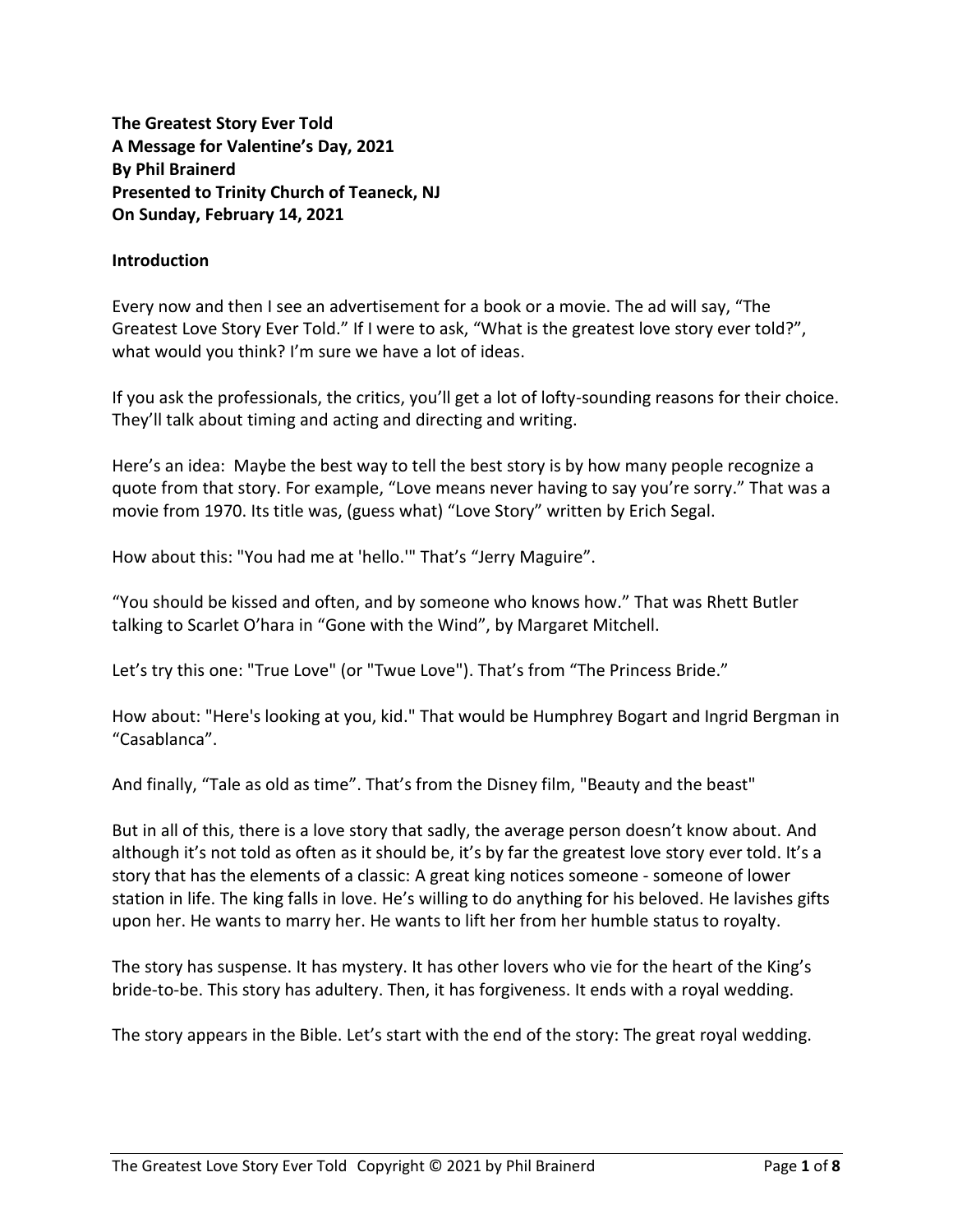5 Then a voice came from the throne, saying: "Praise our God, all you his servants, you who fear him, both great and small!" 6 Then I heard what sounded like a great multitude, like the roar of rushing waters and like loud peals of thunder, shouting:

"Hallelujah! For our Lord God Almighty reigns. 7 Let us rejoice and be glad and give him glory! For the wedding of the Lamb has come, and his bride has made herself ready. 8 Fine linen, bright and clean, was given her to wear."

(Revelation 19:5-8)

We've just read about an awesome event: The Wedding of the Lamb of God. It will be an event of unimaginable size and splendor that will occur in the future. This wedding marks the end of a love story that was years in the making - In fact, centuries and millennia. This story starts almost 4,000 years ago with a man named Abraham. We read about him starting in Genesis 12. From there we learn about the story of Abraham's descendants, the children of Israel. From there the story takes up, well, the entire Bible.

We can't cover that all today. Instead, we're going to look at an abbreviated version. This abbreviated version starts in symbolic form in the book of Ezekiel.

This is what the Sovereign Lord says to Jerusalem: "Your ancestry and birth were in the land of the Canaanites; your father was an Amorite and your mother a Hittite." (Ezekiel 16:3)

The love story starts with the ancient people of Israel when they were living in Jerusalem. Before the people of Israel entered what is today called the land of Israel, it was controlled by a people called the Canaanites. They were at times an independent people. At other times they fell under control of a people called the Hittites. So, God looks at the city and says, "your father was an Amorite (a sub-group of the Canaanites) and your mother a Hittite." The history of these groups gets a bit complex, so for now, let's just say that they all had aspects that were questionable, if not evil.

Here is the great King of the Universe. When a king gets married, he's supposed to find someone from a noble family. At one time, many of the royalty of Europe were inter-related. If you were a prince in the British royal family, you could get married to other British nobility. Or, you could marry a princess from a European country like Denmark or Germany.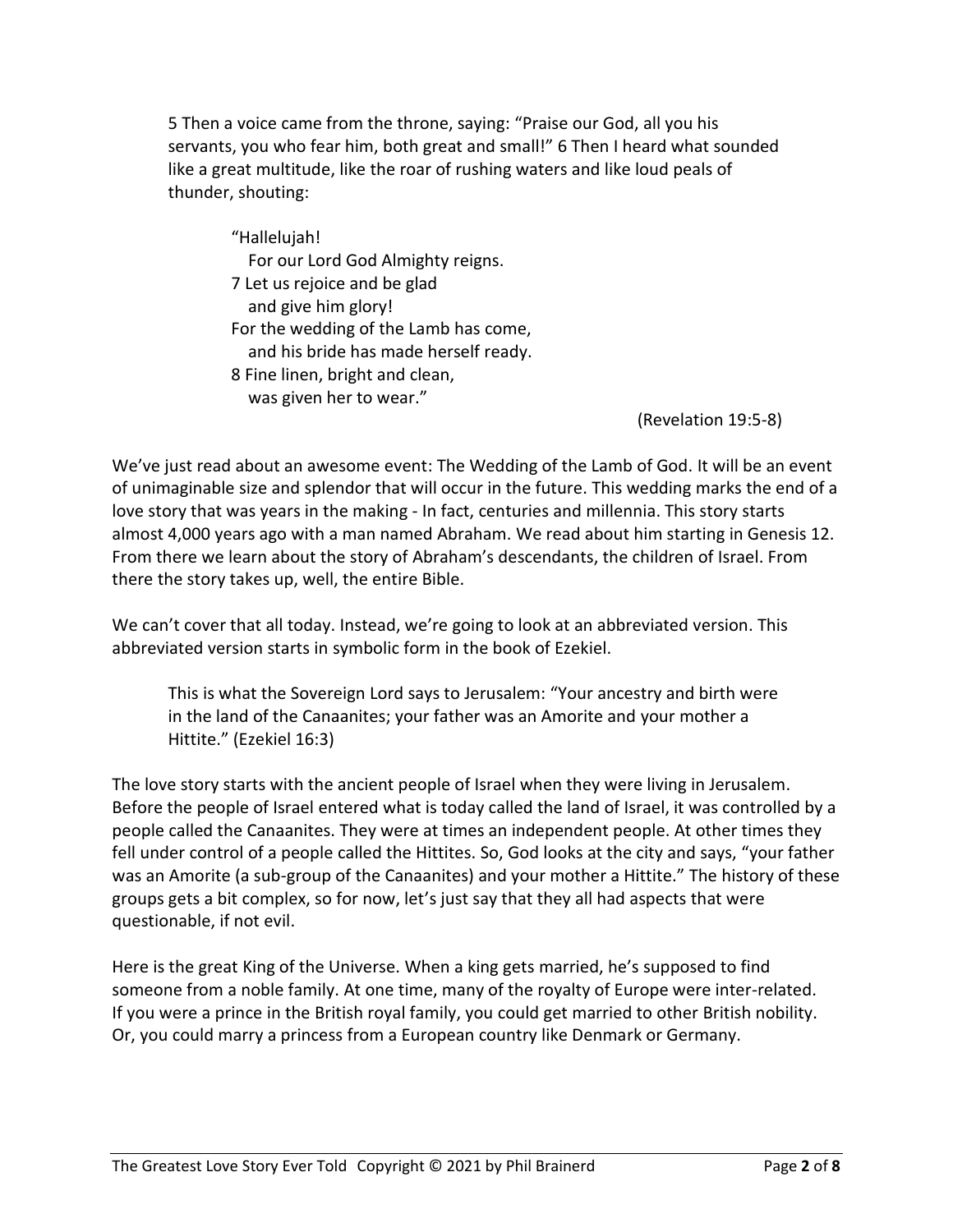There were rare times when someone from the royal and noble classes would fall in love with one of the commoners. This wasn't common, but it happened on occasion. If this were to happen, it was thought that there was something very special about the commoner. Maybe the father was a bold warrior who bravely fought for the kingdom. Maybe they were an outstanding scholar who brough prestige to the kingdom because of their discoveries. In the case of Britain, such individuals could be elevated to the knighthood.

So, here is the King of the Universe. He looks out and he notices someone. He doesn't say, "Your parents were noble and outstanding." He says, "Your father was dubious, and your mother was just as bad." "But", he says, "there was something special about you."

Again, if a great king were to look out and see something special in a young woman, that might work. Maybe it would be beauty? In the Bible we read the story of Queen Esther. She was a poor commoner, but she possessed outstanding beauty and wisdom. So, the king of Babylon married her and elevated her to royalty.

What was it about the ancestors of Israel that stood out? Let's read:

4 On the day you were born your cord was not cut, nor were you washed with water to make you clean, nor were you rubbed with salt or wrapped in cloths. 5 No one looked on you with pity or had compassion enough to do any of these things for you. Rather, you were thrown out into the open field, for on the day you were born you were despised. (Ezekiel 16:4-5)

God says to Israel that when he first saw her, she was a newborn child. And not just any newborn – she was totally rejected. He wasn't attracted by beauty, but by compassion.

In ancient days, some cultures allowed parents to decide at birth if they wanted to keep a child. If yes, the child would receive a thumbs-up and join the family. If not, if the child received a thumbs-down, it would be disposed. It would be taken to an isolated area and left to die.

In this case, such a thing happened. Children are born covered in blood and birth fluids. They must be cleaned up. No one did that for the infant Israel. The parents of this child were in such a hurry to get rid of her that they didn't even bother to cut the umbilical cord. They left the child out in the wilderness. But, the great King found her. And he saw something special. He had pity and compassion.

6 "'Then I passed by and saw you kicking about in your blood, and as you lay there in your blood I said to you, "Live!" 7 I made you grow like a plant of the field. (Ezekiel 16:6)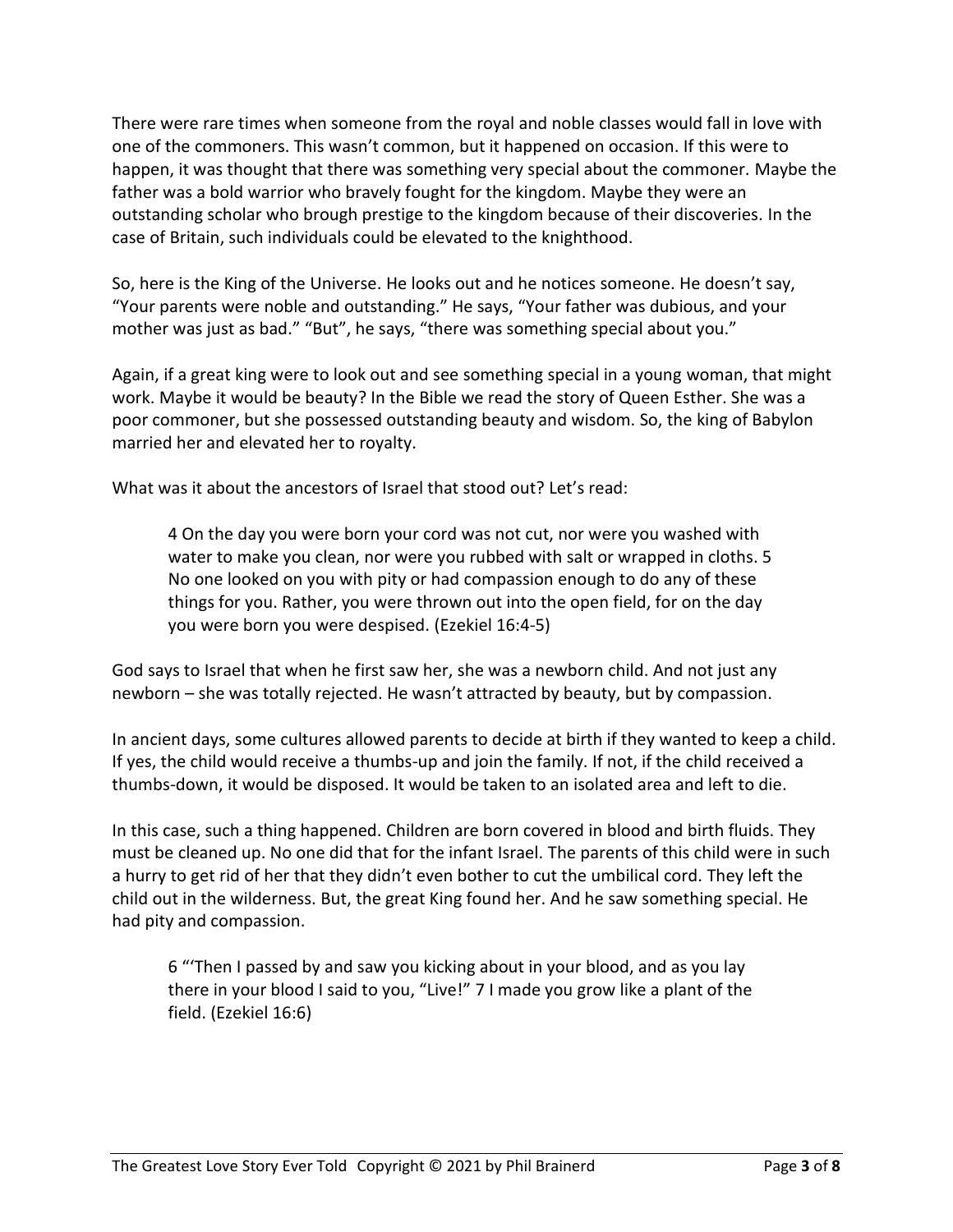So God saw this totally rejected child and took an interest in her. He cleaned her up and helped her to grow.

We mentioned Abraham earlier. We know certain things about Abraham from the Bible. We know he lived in the land of Ur, which is modern-day Iraq. There are some stories about him in ancient Hebrew tradition. Those stories are not to be taken on the same level of authority as the Bible, but there may be something to them. The stories say that Abraham's father was an idol maker. He carved the statues that his people worshipped.

Idolatry is a terrible thing. However, it's not unforgivable if the people who do it repent and turn away from their idols. This was the case with Abraham. God called him and told him to leave the comfortable lifestyle he had in his home and travel hundreds of miles across dangerous terrain to the land of Canaan. God told Abraham and one day, the land would belong to his descendants.

Now, the locals in that region were never totally comfortable with Abraham and his descendants. The surrounding nations loved their idols. Israel was the representative of the one true God. There were times when they all got along. But there were times when they were at war.

So, this symbolic story references the unstable relationships that ancient Israel had with their neighbors. We read on:

8 "'Later I passed by, and when I looked at you and saw that you were old enough for love, I spread the corner of my garment over you … I gave you my solemn oath and entered into a covenant with you, declares the Sovereign Lord, and you became mine. (Ezekiel 16:8)

So, the king fell in love with this orphaned child, rejected by her parents and scorned by all her neighbors. He called her to his side to be his bride. He made a solemn oath. He entered into a covenant. In those days, the covenant was the proposal of marriage. The wedding was to follow.

There are many wonderful things about God. Here's one of them: He takes his promises seriously. To him, an oath means something. To him, a covenant can never be broken. He would provide for Israel. He would protect her. And he would love her.

Let's read more:

10 I clothed you with an embroidered dress and put sandals of fine leather on you. I dressed you in fine linen and covered you with costly garments. 11 I adorned you with jewelry: I put bracelets on your arms and a necklace around your neck, 12 and I put a ring on your nose, earrings on your ears and a beautiful crown on your head. 13 So you were adorned with gold and silver; your clothes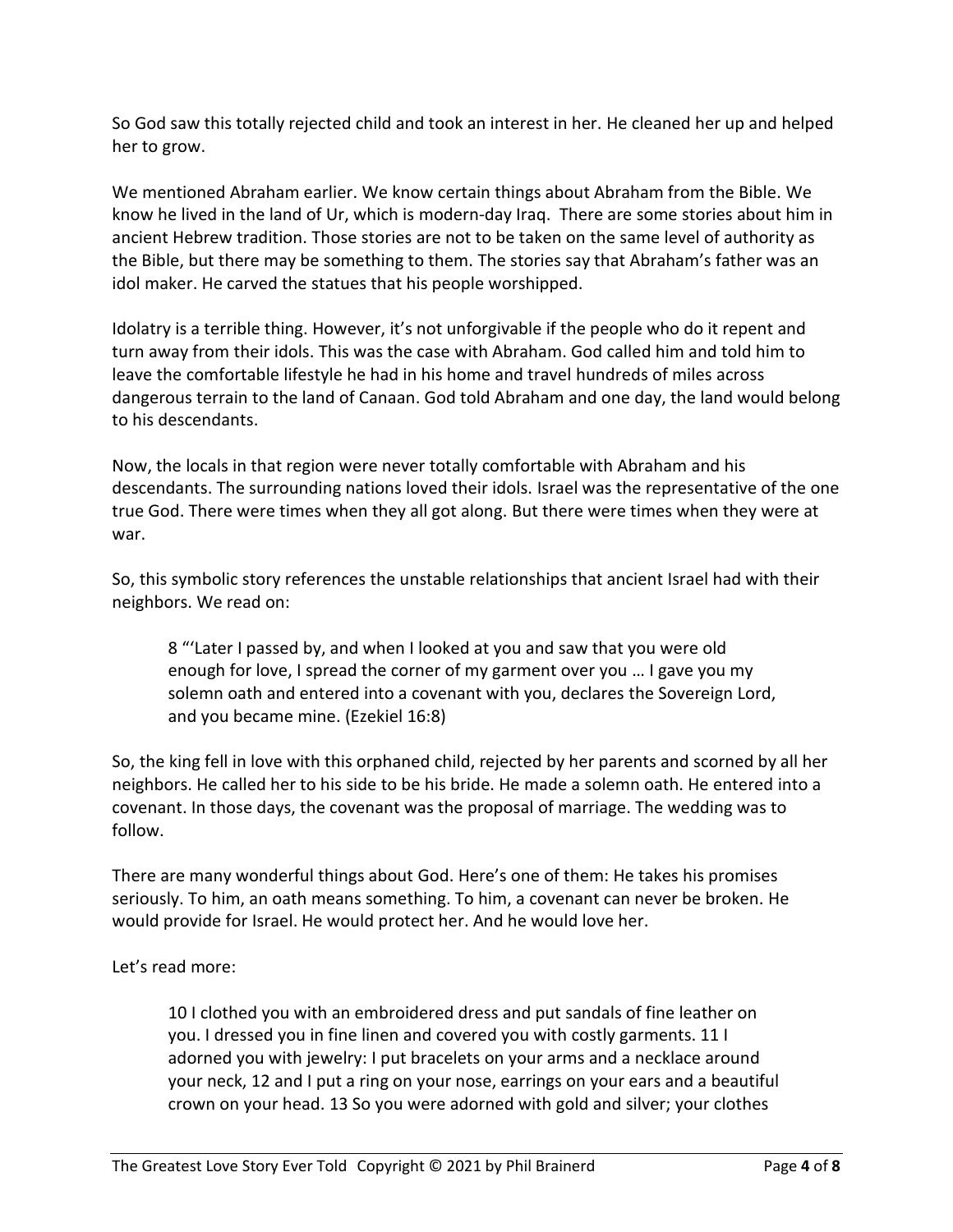were of fine linen and costly fabric and embroidered cloth. Your food was honey, olive oil and the finest flour. You became very beautiful and rose to be a queen. 14 And your fame spread among the nations on account of your beauty, because the splendor I had given you made your beauty perfect, declares the Sovereign Lord. ((Ezekiel 16:10-14))

When Abraham entered the land of Canaan, he was a nomad with a band of nomads. Over time, the nation of Israel grew. Later, under King David, the Kingdom of Israel grew into a power that dominated the region. Under his son Solomon, the nation became wealthy. Under Solomon, the nation became so wealthy that we're told silver was not considered valuable. (I Kings 10:21) If you wanted to give a showy gift in those days, it had to be gold. Solomon was once visited by the powerful "Queen of the South", also known as the "Queen of Sheba". When she saw his wealth and the grandeur of Israel, we're told her breath was taken away (10:4).

This was all because of the kindness and love of God. So, from here, does the love story go straight to the royal wedding? Sadly, no. Here's where the story takes a tragic twist. Let's read on in Ezekiel. Now, we'll warn here. If this were a movie, at some points it would get a "PG-13" rating. In a few places, it might even get an "R".

15 "'But you trusted in your beauty and used your fame to become a prostitute. You lavished your favors on anyone who passed by and your beauty became his. 16 You took some of your garments to make gaudy high places, where you carried on your prostitution. You went to him, and he possessed your beauty. 17 You also took the fine jewelry I gave you, the jewelry made of my gold and silver, and you made for yourself male idols and engaged in prostitution with them. 18 And you took your embroidered clothes to put on them, and you offered my oil and incense before them. 19 Also the food I provided for you the flour, olive oil and honey I gave you to eat—you offered as fragrant incense before them. That is what happened, declares the Sovereign Lord. (Ezekiel 16:15- 19)

I've seen and heard a lot of love stories in my time. Some of the stories involve tragedy: - One of the parties gets sick or is involved in an accident. I've heard stories about lovers breaking up. However, I've never heard a story about one of the partners selling themselves. But that's what happens in this love story. After the great King, the God of Israel, show his love in fantastic ways to the nation of Israel, the majority of its inhabitants rejected him and followed the gods of the surrounding nations. This is after clear protection and rescue from their enemies. This is after going through periods of amazing wealth.

The people of Israel turned away from worship of the one true God and participated in some of the most horrible practices that are followed by pagan worshippers.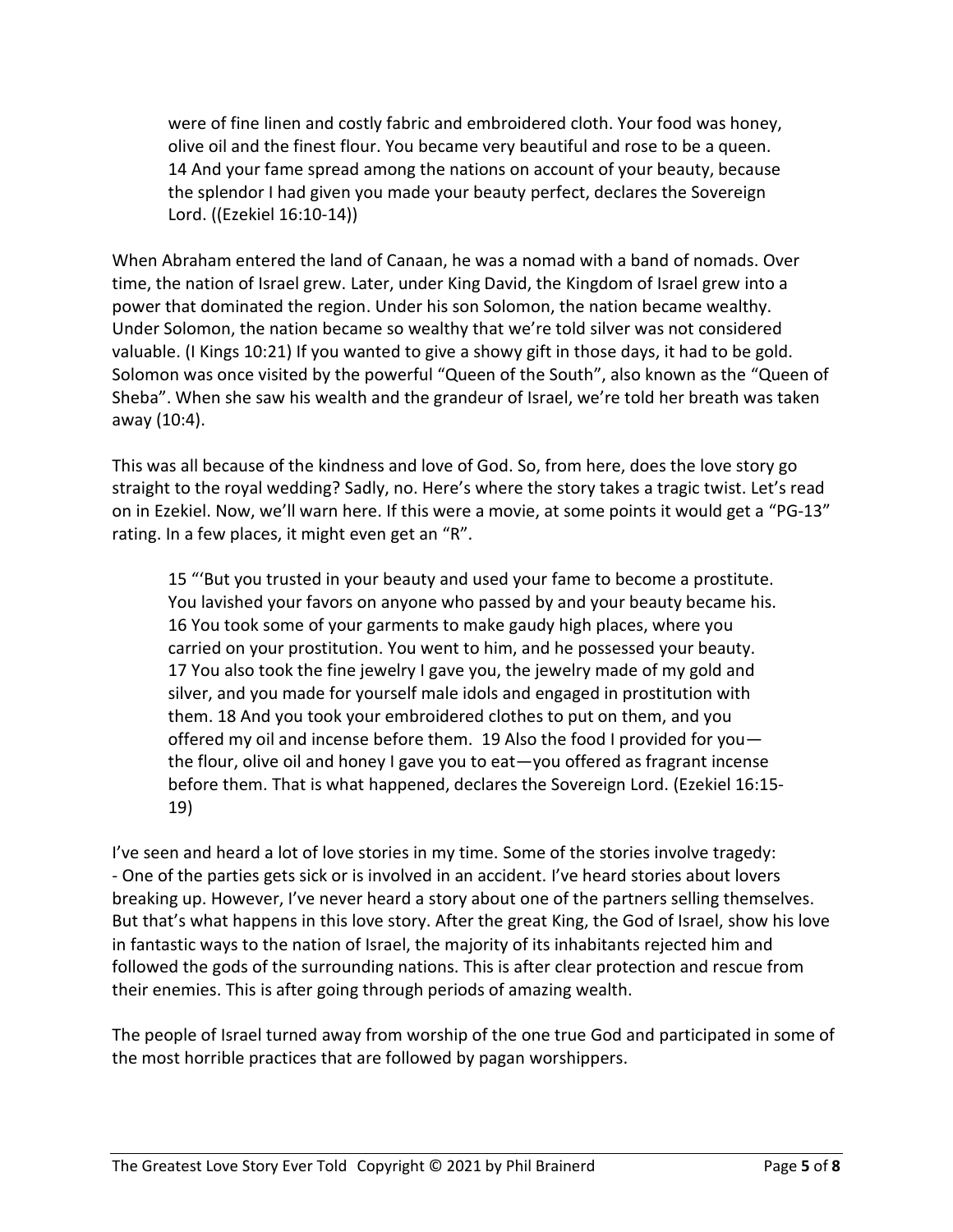What should happen when a great king shows his love to someone and they reject him? - Not only do they reject him, but the insult him in the most terrible ways? Here's what some kings have done - They executed unfaithful brides. King Henry the Eighth executed the wives he didn't like. If he grew tired of them, he accused them of a crime and had their heads taken off. Along the way, one of his potential brides turned down the offer of marriage. It was Christina of Denmark, a duchess. As we said, most royalty looks around for other royalty when they marry. When she heard of King Henry's interest, she replied, "If I had two heads, I would happily put one at the disposal of the King of England".

Brides who are unfaithful to great Kings can expect terrible things to happen. Is that how this love story would end? How did the great King react to the unfaithfulness of his bride-to-be?

I am filled with fury against you, declares the Sovereign Lord… (Ezekiel 16:30)

Well, that's not a good start. This is a great king. The high king of heaven. He's not a wimp. He's not going to roll over and say, "Oh, that's too bad." He's going to do something. On the other hand, this King still loves Israel. As I mentioned earlier, a covenant and an oath mean something.

This King is the King of Love, but he is also the King of Justice. How do those two things meet? This is also the King of eternity. He is the eternal King while also governing the present. How do the eternal and "the now" meet?

59 "'This is what the Sovereign Lord says: I will deal with you as you deserve, because you have despised my oath by breaking the covenant. 60 Yet I will remember the covenant I made with you in the days of your youth, and I will establish an everlasting covenant with you. (Ezekiel 16:59-60)

Here's how the eternal and the now met for Israel. If you read the whole chapter, God proclaimed his charges against Israel for her unfaithfulness. And, there was an earthly penalty. A "now" penalty.

Israel did not escape the earthly effects of her crimes. After this prophecy, Israel was attacked and captured by the Babylonians. The city was burned. Many of its inhabitants were killed. Many of its people though, were taken off to live in exile in Babylon for 70 years. After that, they were allowed to return.

After allowing Israel to suffer the consequences of her crimes, God then began to focus on the eternal.

62 So I will establish my covenant with you, and you will know that I am the Lord. 63 Then, when I make atonement for you for all you have done… (Ezekiel 16:62- 63)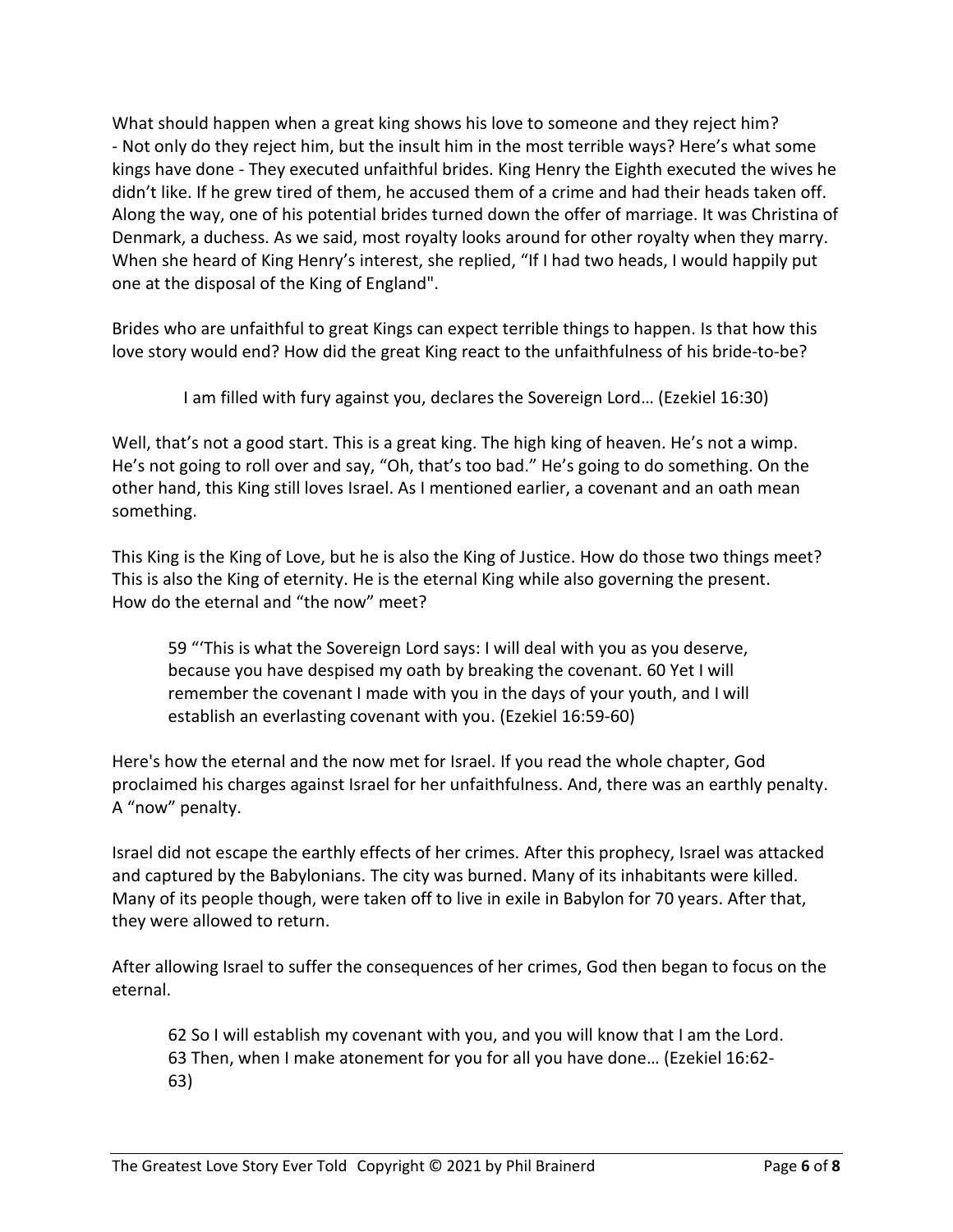The "now" for Israel meant she would not escape the earthy consequences of her crimes. The "eternal" was something far better. God loved her. So, he remembered his covenant. He would see that her sins were forgiven; that her sins were atoned for.

This love story, although not as long as the whole Bible, takes more time than we have in one session. So, let me summarize: Israel is the Jewish people. Eventually God included all the other people of the earth. The atonement that God mentioned in Ezekiel 16 was accomplished when God sent his Son, Jesus to die on the cross for the sins of the world. Jesus was the "Lamb of God". Although Israel suffered for her crimes, she could not pay everything. It took the Lamb of God dying on the cross to pay the full penalty for the sins of Israel and for the sins of everyone else.

The love story continues even to this day. All those who are saved by the Lamb of God become part his Church. One day, Church will become the bride of Christ, the Bride of the Lamb.

You all know how we like love stories to end: "And they lived happily ever after". Here's how this one ends:

21 Then I saw a new heaven and a new earth, for the first heaven and the first earth had passed away, and the sea was no more. 2 And I saw the holy city, new Jerusalem, coming down out of heaven from God, prepared as a bride adorned for her husband. 3 And I heard a loud voice from the throne saying, "Behold, the dwelling place of God is with man. He will dwell with them, and they will be his people, and God himself will be with them as their God. 4 He will wipe away every tear from their eyes, and death shall be no more, neither shall there be mourning, nor crying, nor pain anymore, for the former things have passed away." (Revelation 21:1-4)

So as it turns out, in this love story, they all lived happily ever after.

Let's pull this all together.

## **Conclusion**

So, we've just learned about the greatest love story ever told. The great King looks out and sees a commoner of lowly birth. He loves her. He rescues her. He gives her wonderful gifts. Sadly, she is unfaithful. But, although she suffers because of her crimes, in the end, she is forgiven.